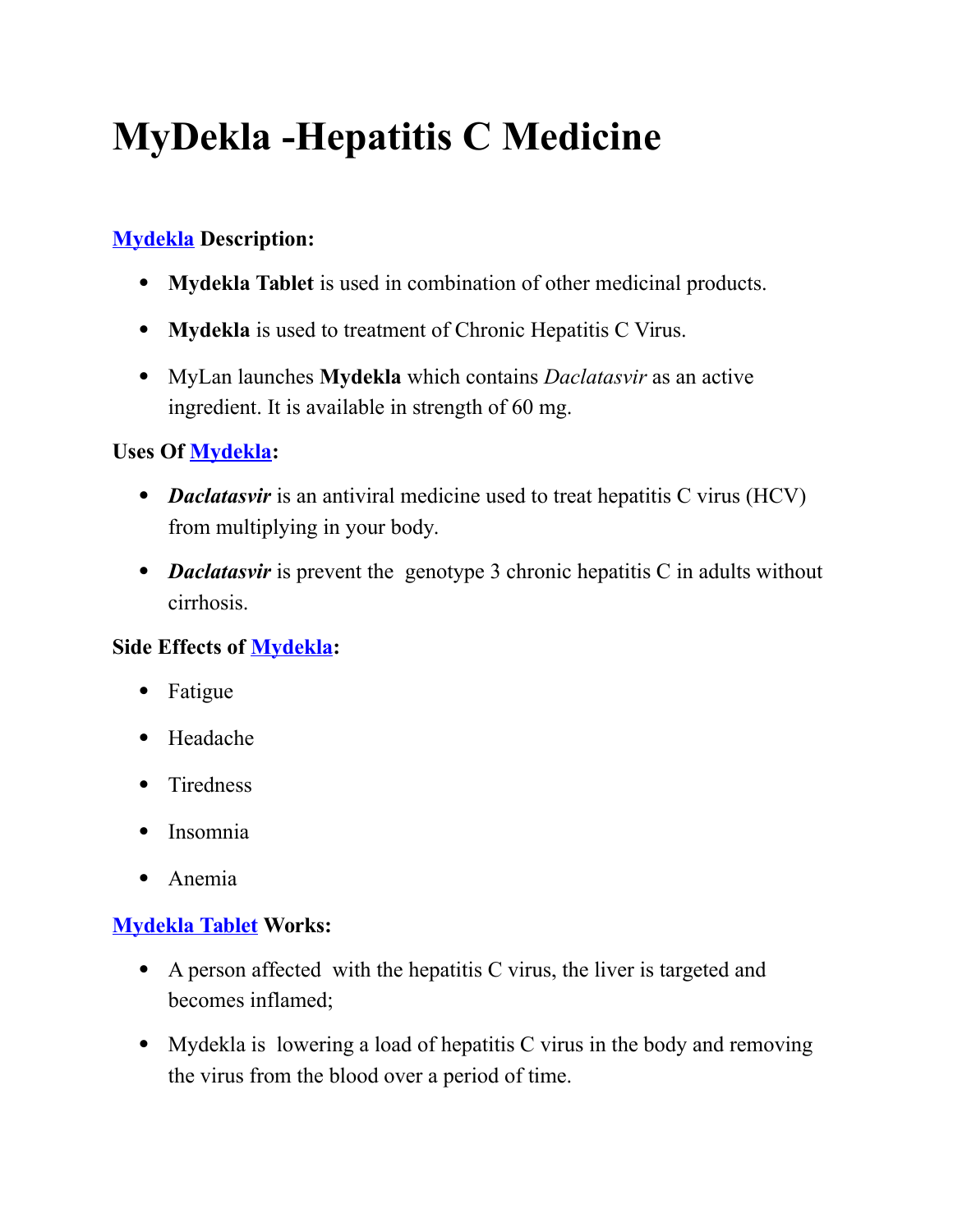#### **How to use [Mydekla Tablet:](https://applepharma.us/)**

- Take this Daclatasvir medicine in the dose and duration as advised by your doctor.
- Swallow it as a whole. Do not chew, crush or break it.



#### **Brand Name- Mydekla**

**Strength- 60mg**

**Company Name-Mylan**

**Count -28 Tablets**

#### **Highlights Of [Mydekla Tablet:](https://applepharma.us/)**

**Alcohol**- There is no Information Consult your Doctor.

**Pregnancy**-There is no Information Consult your Doctor.

**Lactation**-Mydekla Tablet is Safe to use during Lactation.Limited human data suggests that the drug does not represent a significant risk to the baby.